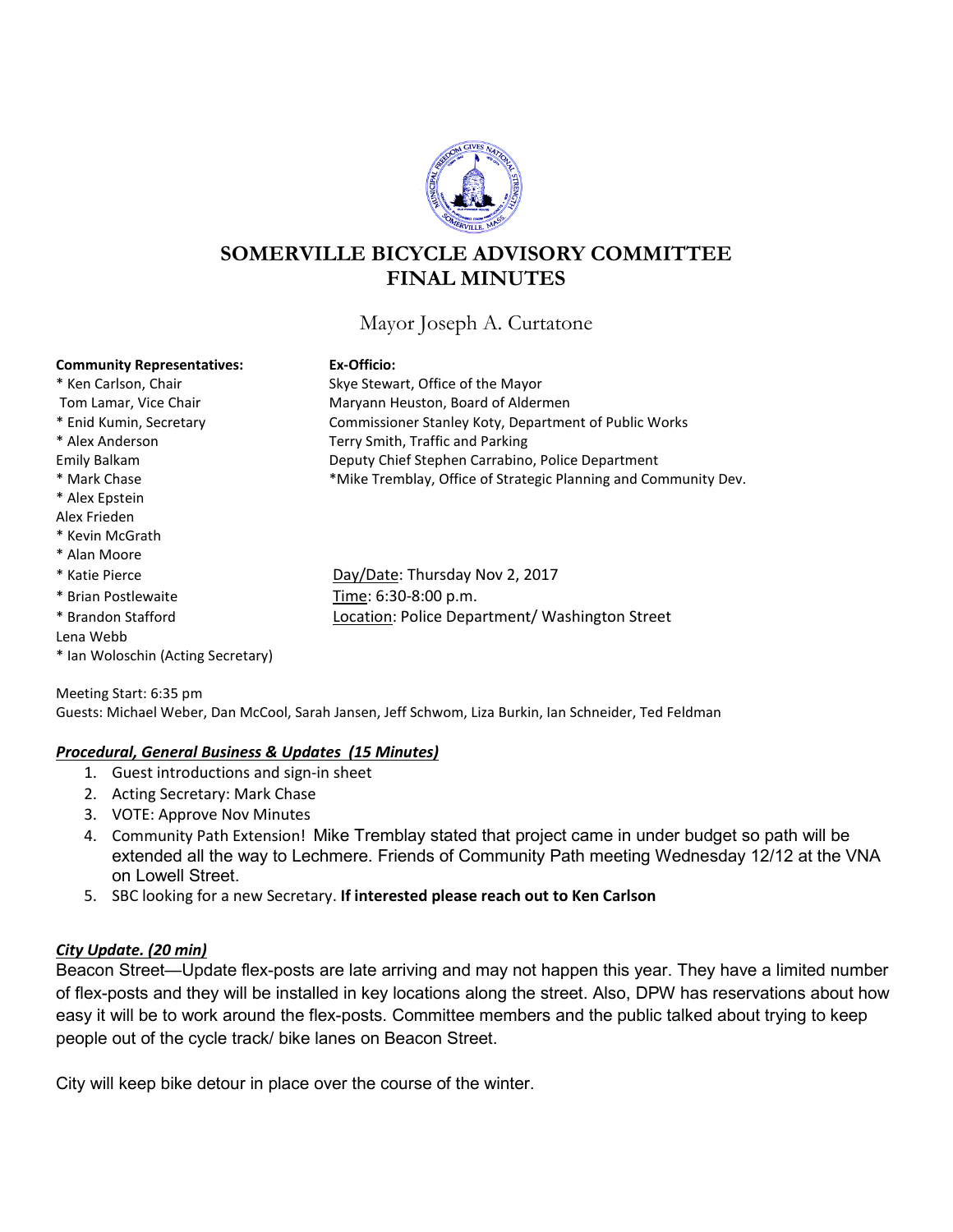There are a few missing Stop signs missing. There's a question about whose jurisdiction the stop sign is in (MassDoT or City).

A question was raised about seams in the Beacon Street Cycle track. Mike Trembley says he hopes that pant/ epoxy treatment will smooth the seams out. Brian P mentions using cycle grip to mark avoiding the door-zone and better channelizing bikes away from hazards.

Ken said that we will continue to monitor the "asks" in the letter sent last week so that they are dealt with in the Spring.

A question was raised about Newport and how well they are performing. "Can we not hire them again?" Mike Tremblay points out that this is a MassDoT contract. Ken Carlson said to the effect of, we should do a review of the whole project at the end of the year. Ken gives Newport a failing grade, but also blames the City for lack of oversight. Mike Tremblay hopes to improve construction management techniques and guides building off Boston's protocol.

Webster Ave: The City flyered homes and cars around 1PM and then later hit more cars around 5PM. Temporary parking bans are put in Sunday. Striping is programmed for Sunday night weather permitted. Flexposts won't be put in until next year. Enhanced crosswalk has been installed. Hope to upgrade paint to Ruby Lake in the following years. The resurfacing next year will likely be just curb to trench pit and not curb to curb. They are only doing where they trenched.

Prospect Street: Signs and flex-posts are going in next week. This will help buses and cyclists. Brian points out that the bus/ bike lane is being respected without flex posts.

Neighborways: The City striped a few miles of Neighborways and people seem to be enjoying and using them. There have been a few critics of the project, but many more positive comments. Broadway at Ball Square: A large wide colored crosswalk and painted bump out were installed. Alex requests that the "yield to pedestrian" panes be reinstalled after painting.

NACTO All ages and Abilities Guide. These are new standards that will really help us to install safer facilities. Mike Tremblay will share these with the committee.

Bicycle Friendly Community: Somerville gets the gold from the League of American Cyclists. We still have a long way to go. Ken points out that we went from Bronze to Gold in 8 years. We are still on the low end of the gold tier.

Question by Jeff about the two-way cycling on Hancock Street, specifically about the pavement markings and signage--he maintains that they are not intuitive. Can we create something that explains traffic control devices. Mike Tremblay said that they could also include something on the flyer that's included with parking permits. Katie does have that on the agenda for the education team. There's always more to do.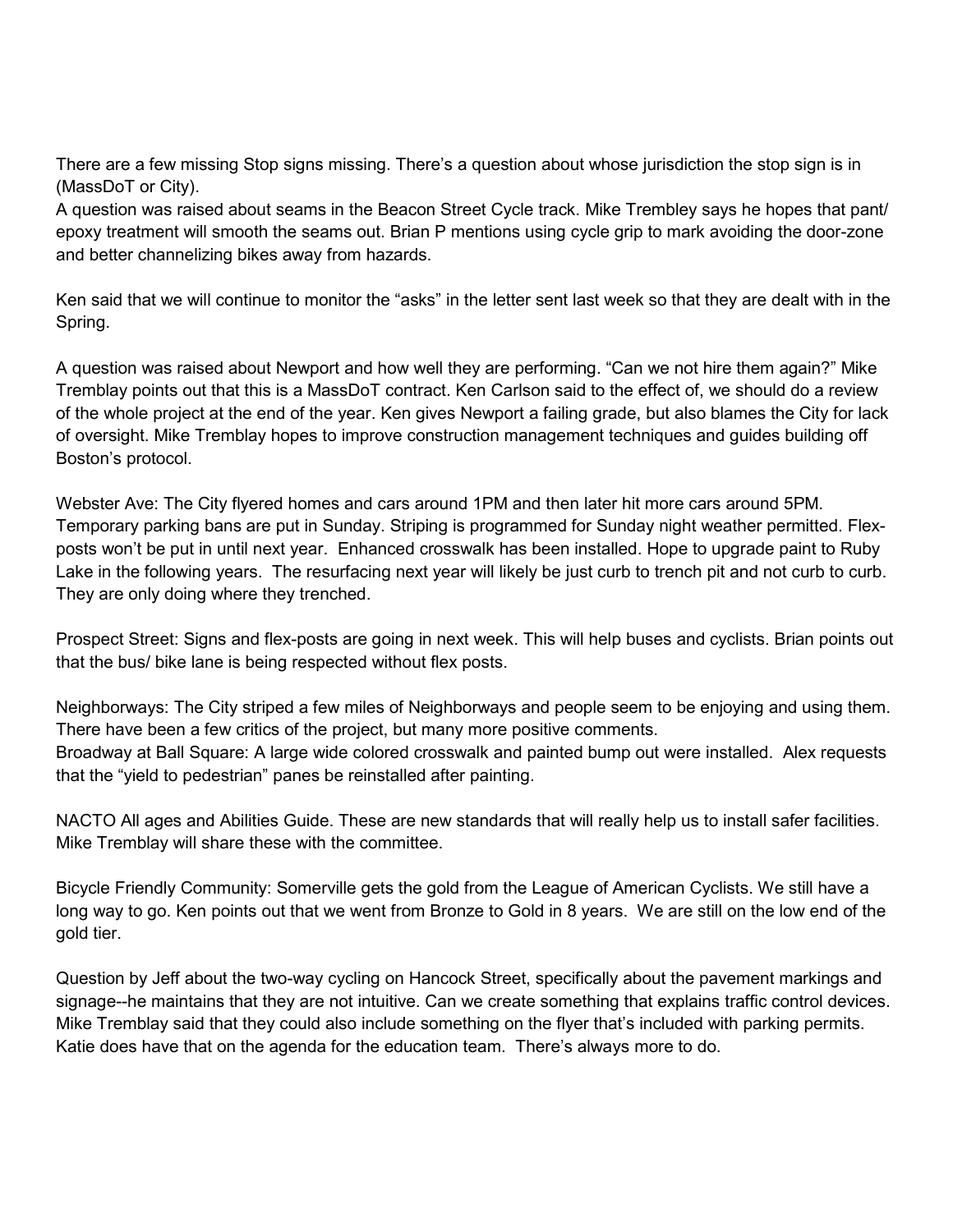### *Focus Section 1: 2018 Priority Streets and champions Tom and Alex F (25 Minutes)*

Ken Carlson summarized the SBC teams that meet to advance key focus areas (Engineering and Evaluation, Education, Enforcement etc.). In addition to the sub groups a project-based-champion so that each of the projects has a champion. Ken laid out what the champions would do to make projects come to fruition including engaging Ward Alderman, the 5 E teams and overseeing all applicable footwork (parking studies, community groups, engaging residents and businesses for support).

Specific projects for planning in the coming year. Ken is asking for people to help on one or more of these projects.

Park Street: slated for new striping. Ian Woloschin is leading this effort.

Broadway: parts of the street will be resurfaced

Lower Beacon: full reconstruction: Ken Carlson is the lead. We've conducted a week's worth of parking counts. Medford Street: resurfaced and restriped next year with bollard protected bike lanes.

Elm Street: Parking Study 90% done. Kevin McGrath is leading this.

Medford Street: Walnut to Central Street- Katie is the champion. Is a complicated corridor because crosses many wards.

Holland Ave/ Davis to Teele Square. The lead is Lena

Broadway: Ball Square to McGrath. Lead Tom Lamar

Brandon: can we convince the City to move the parking needle regarding setting up parking zones? Mark summarized the meeting with the Mayor; the Mayor said that parking zones need to be part of a broader policy effort. Mark points out that we need a specific project where this is needed to jump start this process.

Liza Burkin brought up that we are missing an E: Equity. There was discussion from by the Committee that we're focusing on Wards 1 and 4 in large part to address equity. Mark also raised that the committee itself is looking to diversify membership.

Ian Woloschin brings up that we need to pay attention to developments and what their parking impacts are.

Enid mentioned that we should be going out and meeting people where they are. Having meetings at the police station might inhibit people from attending meetings.

### *Focus Section 2: 2017 Accomplishments Moderated by Ken (20 Minutes)*

General Accomplishments: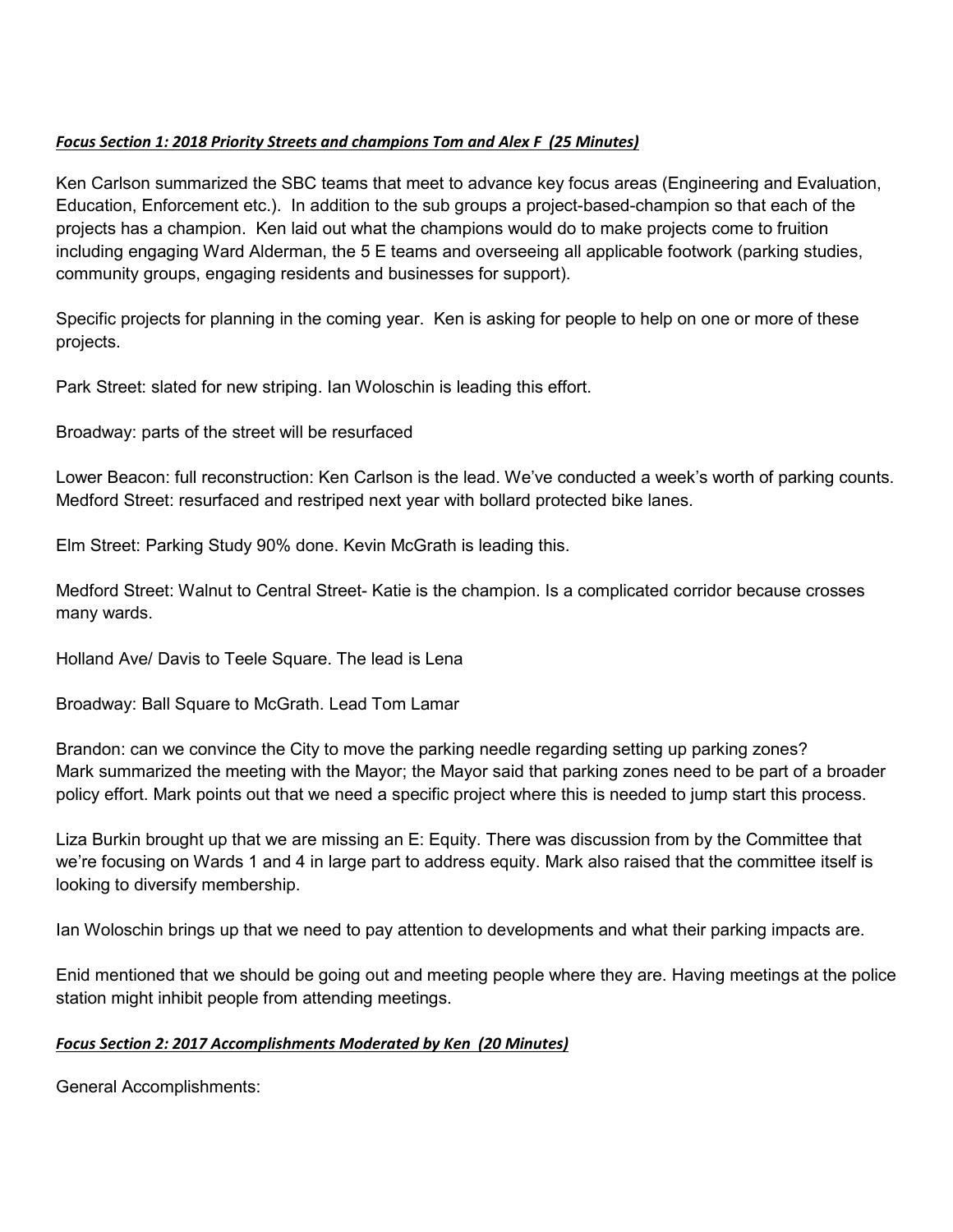- Vision Zero announced
- Attaining Gold BFC Status
- Improved communication/coordination with Aldermen
- Zoned residential parking (not adopted by city yet)
- Continuous feedback to City on Beacon St project
- First contraflow lanes and contraflow-without-lanes (Newton, Hancock, Gilman/Oliver)
- First protected bike lanes in city on Washington St
- Robust SBAC membership
- Better representation at Traffic Commission
- Successful removal of on-street parking as needed (Dane, Medford, Webster)
- Successful Campaign/playbook for Webster Ave PBLs (now rolling out)
- Community Path extension to Lechmere (w/ Friends of Comm Path)
- Lots of press articles about Somerville biking

Education Committee Accomplishments:

- Somerville Bike News
- Bike Talk Social Hour
- Beacon St resident flyer (soon to be distributed)
- Contraflow video
- Advocacy panel at Bike Month kick off
- Robust FB presence (1774 Followers)

Encouragement Committee Accomplishments:

- Rush Hour Challenge
- Bike Week Kick-Off at Aeronaut
- Somerville Historic Ride (with Historic Preservation Commission)
- Bike Breakfasts
- Illuminations Ride

Enforcement Committee Accomplishments

- Winter Maintenance Letter
- Crash Report (not yet rolled out)
- Increased interaction with SPD (e.g. Jim Donovan)
- Uber/TNC Letter (not yet rolled out)
- Stop on the Line Every Time (not yet rolled out)

Engineering Committee Accomplishments

- Elm St Design
- College Ave/Powderhouse Blvd cycletrack
- Cedar St design input
- Dane St (previous year input but implemented this year)
- Medford St design input